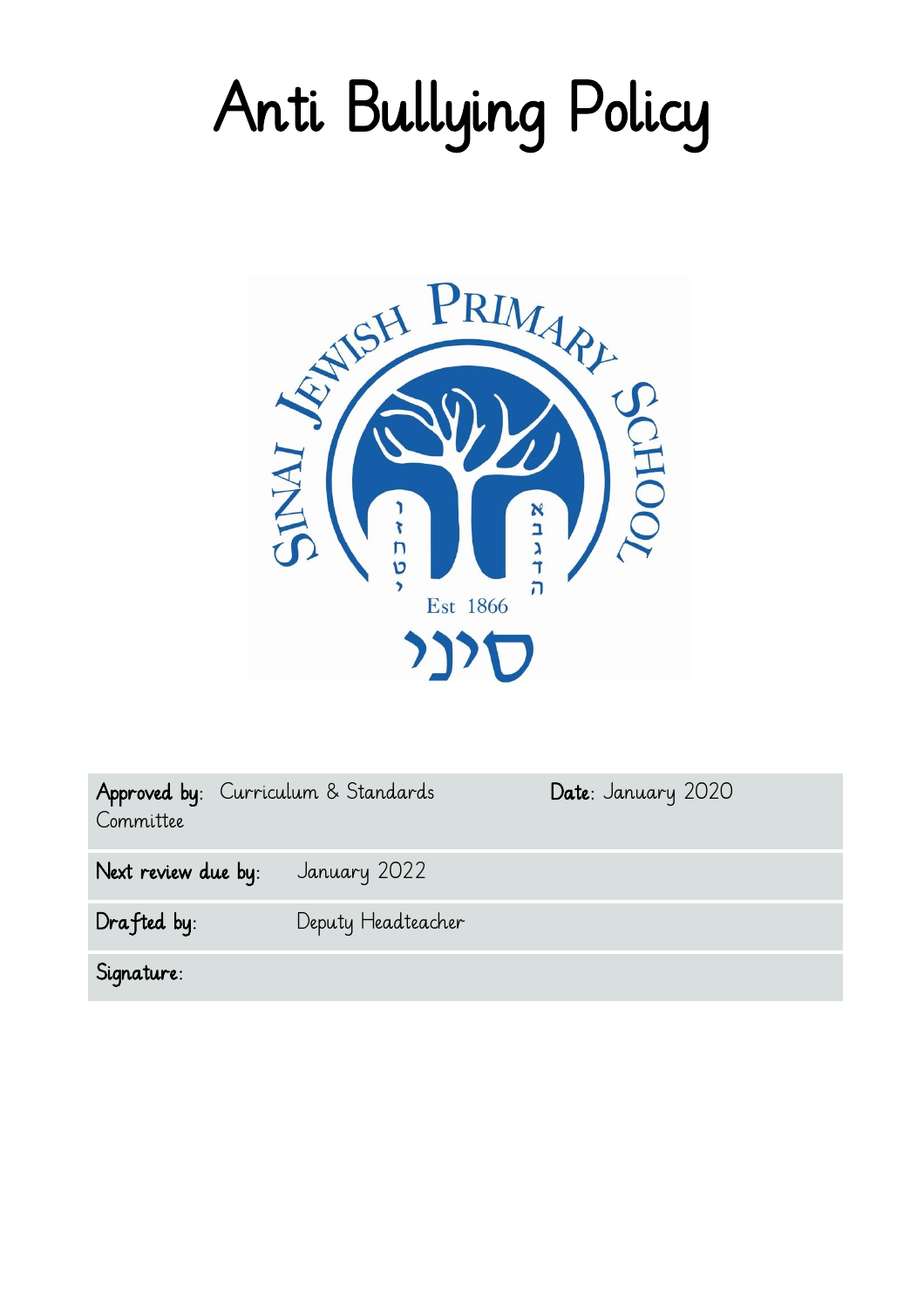This policy is based on DfE guidance "Preventing and Tackling Bullying" July 2017 and supporting documents. It also considers the DfE statutory guidance "Keeping Children Safe in Education" 2018 and 'Sexual violence and sexual harassment between children in schools and colleges' guidance. The setting has also read Childnet's "Cyberbullying: Understand, Prevent and Respond: Guidance for Schools" and DfE research into antibullying practices:

[www.gov.uk/government/publications/approaches-to-preventing-and-tackling-bullying](http://www.gov.uk/government/publications/approaches-to-preventing-and-tackling-bullying)

## Policy objectives:

- Sinai is committed to developing an anti-bullying culture where the bullying of adults or children is not tolerated in any form.
- This policy outlines what Sinai Jewish Primary School will do to prevent, investigate and resolve all forms of bullying.

## **Responsibilities**

It is the responsibility of:

- The governing board and the Headteacher to ensure that all members of the school community work within a safe and enabling environment.
- The Headteacher to communicate this policy to the school community, to ensure that disciplinary measures are applied fairly, consistently and reasonably. The Deputy Headteacher has been identified to take overall responsibility.
- Governors to take a lead role in monitoring and reviewing this policy.
- All staff, including: governors, senior leadership, teaching and non-teaching staff, to support, uphold and implement this policy accordingly.
- Parents/carers to support their children and work in partnership with the school.
- $\bullet$  Pupils to abide by the policy.

## Definition of bullying

Bullying can be defined as;

"behaviour by an individual or a group, repeated over time that intentionally hurts another individual either physically or emotionally". (DfE "Preventing and Tackling Bullying", July 2017)

- Bullying can include name calling, taunting, mocking, making offensive comments; kicking; hitting; taking belongings; producing offensive graffiti; gossiping; excluding people from groups and spreading hurtful and untruthful rumours.
- This includes the same unacceptable behaviours expressed online, sometimes called online or cyberbullying. This can include: sending offensive, upsetting and inappropriate messages by phone, text, instant messenger, through gaming, websites, social media sites and apps, and sending offensive or degrading photos or videos.
- Bullying is recognised by the school as being a form of peer on peer abuse. It can be emotionally abusive and can cause severe and adverse effects on children's emotional development.
- Bullying differs from teasing/falling out between friends or other types of aggressive behaviour if; there is a deliberate intention to hurt or humiliate, there is a power imbalance that makes it hard for the victim to defend themselves, it is usually persistent.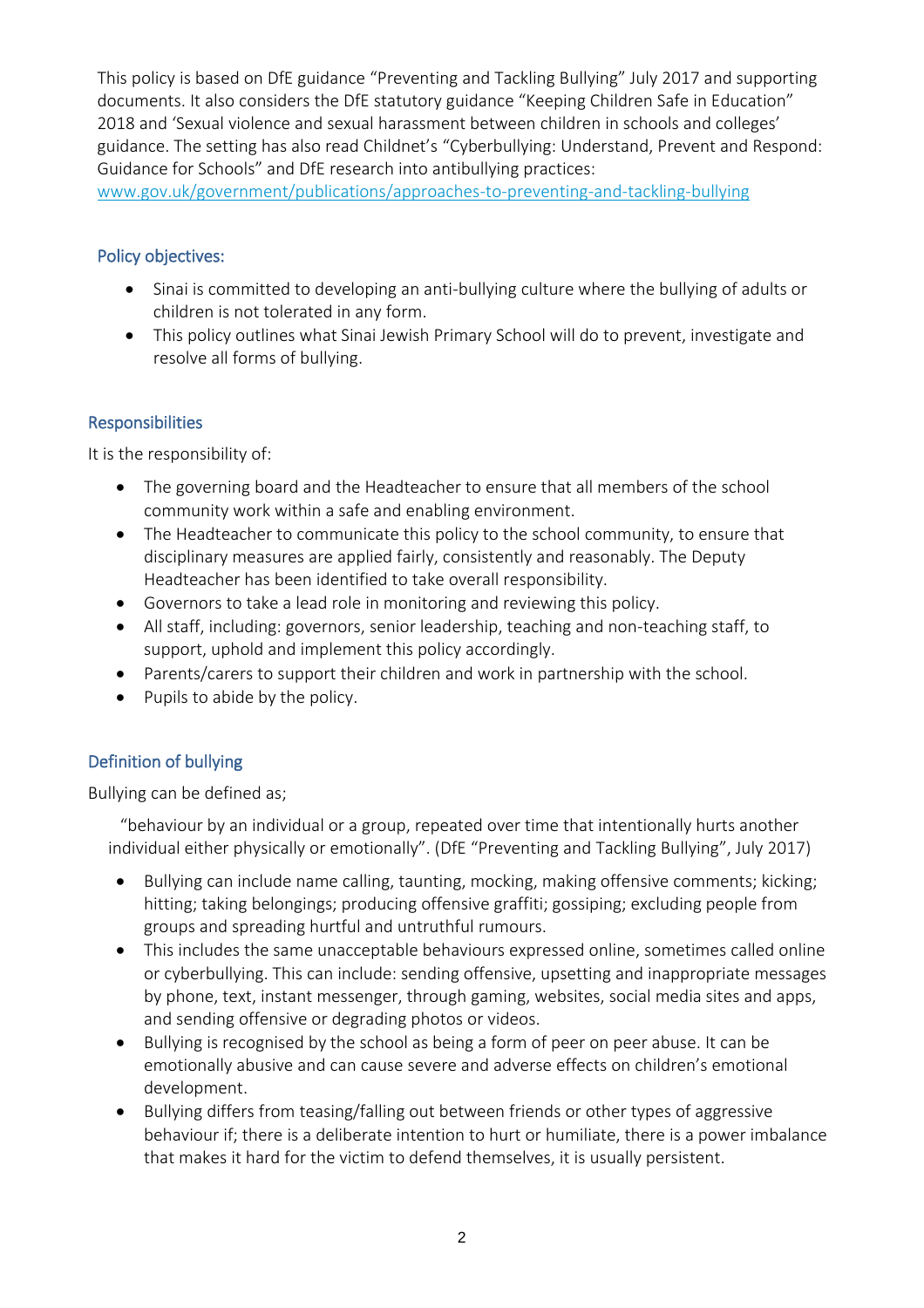## Forms and types of bullying covered by this policy:

Bullying can happen to anyone.

This policy covers all types and forms of bullying including:

- Bullying related to physical appearance
- Bullying of young carers, children in care or otherwise related to home circumstances
- Bullying related to physical/mental health conditions
- Physical bullying with intent or the threat of physical harm pushing, kicking, hitting, taking or hiding belongings and or money, punching or any use of violence; deliberately destroying or damaging work or possessions or removing property;
- Emotional bullying (indirect bullying) being unfriendly, excluding, tormenting (e.g. hiding books, threatening gestures), deliberately excluding from social groups or an activity, or malicious rumours, e-mails or text messages (see e-Safety Policy).
- Sexual unwanted physical contact or sexually abusive comments
- Bullying via technology, known as online or cyberbullying o Prejudicial bullying (against people/pupils with protected characteristics):
- Bullying related to race, religion, faith and belief and for those without faith racial taunts, graffiti, gestures;
- Bullying related to ethnicity, nationality or culture
- Bullying related to Special Educational Needs or Disability (SEND)
- Bullying related to sexual orientation (homophobic/biphobic, lesbian, gay, bisexual, transsexual bullying)
- Gender based bullying, including transphobic bullying

We must uphold the view that all pupils should be able to work and play without any fear of being bullied by any other person. This type of behaviour is not tolerated and all accusations are to be taken seriously and dealt with.

## **Principles**

Sinai Jewish Primary school recognises that all forms of bullying, especially if left unaddressed, can have a devastating effect on individuals; it can create a barrier to learning and have serious consequences for mental wellbeing. By effectively preventing and tackling bullying, our school can help to create a safe and disciplined environment, where pupils are able to learn and fulfil their potential.

We are committed to safeguarding and promoting the welfare of pupils and expect all staff and volunteers to share this commitment.

Bullying is unacceptable at our school. We do all we can to prevent it, by developing a school ethos in which bullying is regarded as unacceptable. If an act of bullying or intimidation has taken place, staff will act immediately to stop any further occurrences of such behaviour.

We aim to make all those connected with the school aware of our opposition to bullying and we make clear each person's responsibilities with regard to the minimisation of bullying in our school. If bullying does occur, all pupils should be able to tell and know that incidents will be dealt with promptly and effectively.

We are a TELLING School. This means that anyone who knows that bullying is happening is expected to tell the child's class teacher or a member of staff who will tell a member of the SLT.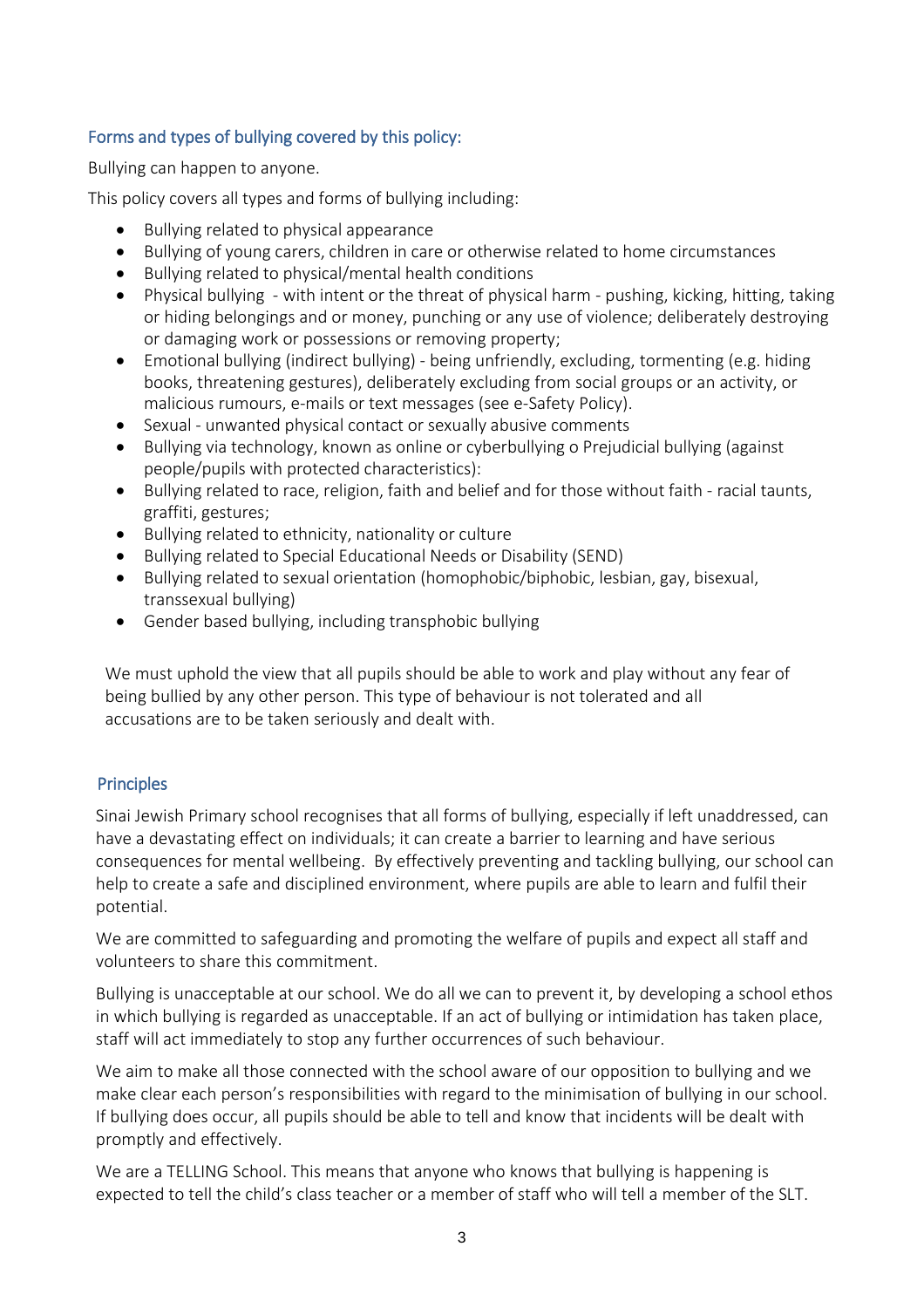All adult members of our school community should be vigilant to recognise where bullying is taking place, and deal with it thoroughly and with sensitivity.

Our Community:

- Monitors and reviews our anti-bullying policy and practice on a regular basis.
- Supports staff to promote positive relationships to help prevent bullying.
- Recognises that some members of our community may be more vulnerable to bullying and its impact than others; this may include children with SEND. Being aware of this will help us to develop effective strategies to prevent bullying from happening and provide appropriate support, if required.
- Will intervene by identifying and tackling bullying behaviour appropriately and promptly.
- Ensures our pupils are aware that bullying concerns will be dealt with sensitively and effectively; that everyone should feel safe to learn and abide by the antibullying policy.
- Requires all members of the community to work with the school to uphold the anti-bullying policy.
- Recognises the potential impact of bullying on the wider family of those affected, so will work in partnership with parents/carers regarding all reported bullying concerns and will seek to keep them informed at all stages.
- Will deal promptly with grievances regarding the school response to bullying in line with our complaints policy
- Seeks to learn from good anti-bullying practice elsewhere.
- Utilises support from the Local Authority and other relevant organisations when appropriate

# Signs of Bullying

- Staff should be vigilant in looking out for signs of bullying or other child protection issues including:
- Physical: unexplained bruised, scratches, cuts, missing belongings, damaged clothes, or schoolwork, loss of appetite, stomach aches, headaches, bedwetting.
- Emotional: losing interest in school, withdrawn, secretive, unusual shows of temper, refusal to say why unhappy, high level of anxiety, mood swings, tearfulness for no reason, lack of confidence, headaches and stomach aches, signs of depression.
- Behavioural: asking to be taken to school, coming home for lunch, taking longer to get home, asks for more money, using different routes to school, 'losing' more items than usual, sudden changes in behaviour and mood, concentration difficulties, truancy.

# Responding to bullying

- If bullying is suspected or reported, the incident will be addressed immediately by the member of staff who has been approached or witnessed the concern.
- All cases of alleged bullying should be reported to the Headteacher/Deputy Headteacher or senior member of staff.
- In any case of alleged bullying, either the Classteacher, the Headteacher, or a senior member of staff should first establish the facts, and build an accurate picture of events over time, through speaking to the alleged perpetrator(s), victim(s) and adult witnesses, as well as parents and pupil witnesses if necessary and appropriate.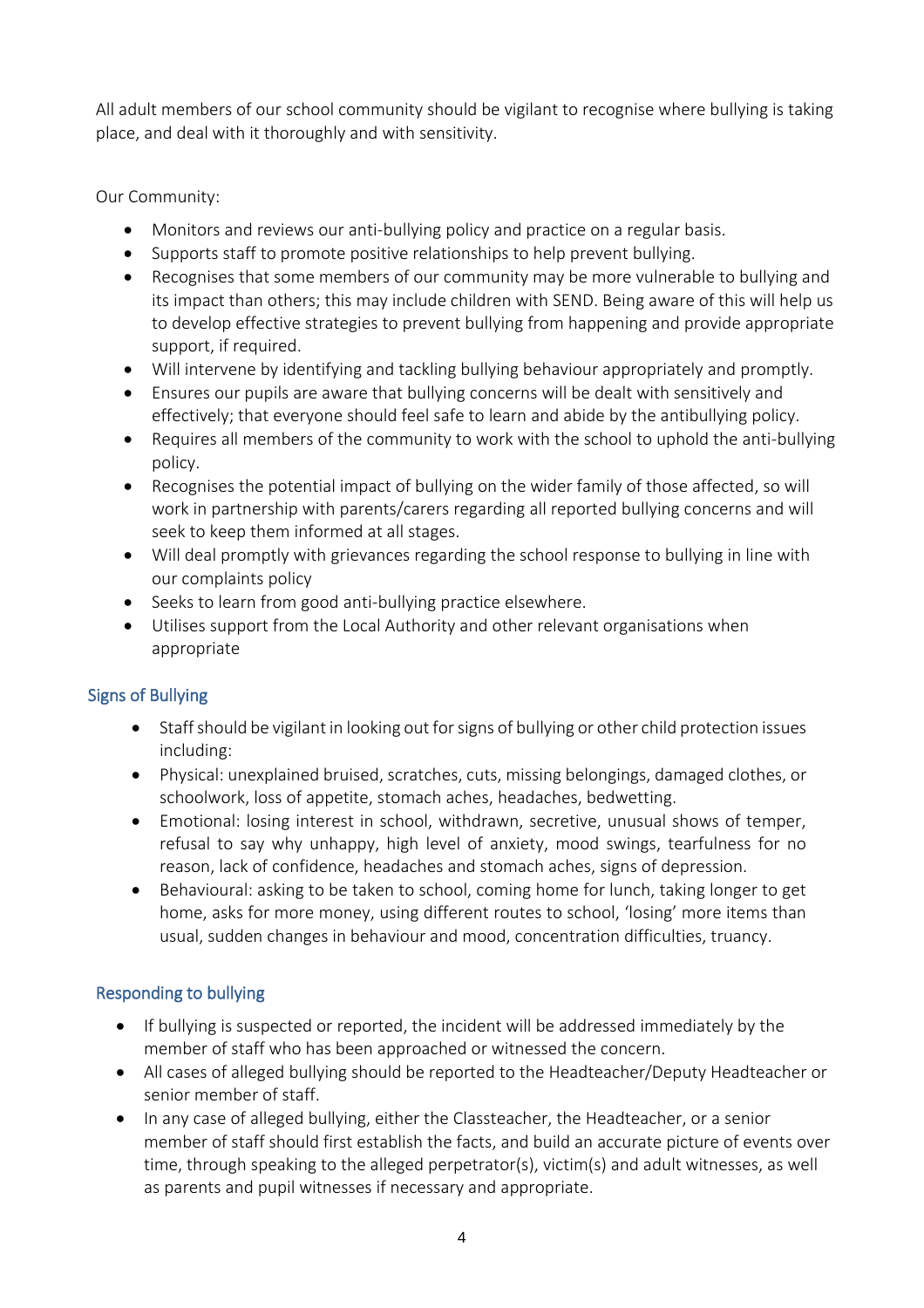- If the allegation of bullying is upheld, the Headteacher (or senior leader) should seek to use a restorative approach with the perpetrator(s) and victim(s) together. The perpetrator(s) should fully understand the consequences of their actions on the victim(s), and apologise without reservation. Both parties should be clear that a repeat of these behaviours will not be acceptable.
- Parents of both parties should be informed.
- The school will provide appropriate support for the person being bullied making sure they are not at risk of immediate harm and will involve them in any decision making, as appropriate.
- If the situation does not improve, the Headteacher (or senior leader) should meet with the parent(s) of the bullying child(ren) and agree clear expectations and boundaries which would be shared with the pupils involved. Any further incidents should lead to intervention (e.g. through outside agencies), further monitoring, support and punitive sanctions as deemed necessary.
- Any necessary action should be taken until the bullying has stopped.
- The DSL will be informed of all bullying issues where there are safeguarding concerns.
- If necessary, other agencies may be consulted or involved, such as the police, if a criminal offence has been committed, or other local services including early help or children's social care, if a child is felt to be at risk of significant harm.
- Where the bullying of or by pupils takes place off school site or outside of normal school hours (including cyberbullying), the school will ensure that the concern is fully investigated.
- A clear and precise account of bullying incidents will be recorded on CPOMs. This will include recording appropriate details regarding decisions and action taken.

# Cyberbullying

When responding to cyberbullying concerns, the school will:

- Act as soon as an incident has been reported or identified.
- Provide appropriate support for the person who has been cyberbullied and work with the person who has carried out the bullying to ensure that it does not happen again.
- Encourage the person being bullied to keep any evidence (screenshots) of the bullying activity to assist any investigation.
- Take all available steps where possible to identify the person responsible. This may include: looking at use of the school systems; identifying and interviewing possible witnesses; contacting the service provider and the police, if necessary.
- Work with the individuals and online service providers to prevent the incident from spreading and assist in removing offensive or upsetting material from circulation. This may include: Support reports to a service provider to remove content if those involved are unable to be identified or if those involved refuse to or are unable to delete content. Confiscating and searching pupils' electronic devices, such as mobile phones, in accordance with the law and the school's behaviour policy (see the DfE 'Searching, screening and confiscation at school' and Childnet cyberbullying guidance to ensure that the schools powers are used proportionately and lawfully).
- We will request the deletion of locally-held content and content posted online if they contravene the school's behaviour policy.
- Ensure that sanctions are applied to the person responsible for the cyberbullying; the school will take steps to change the attitude and behaviour of the bully, as well as ensuring access to any additional help that they may need.
- We will inform all parents/guardians of children involved.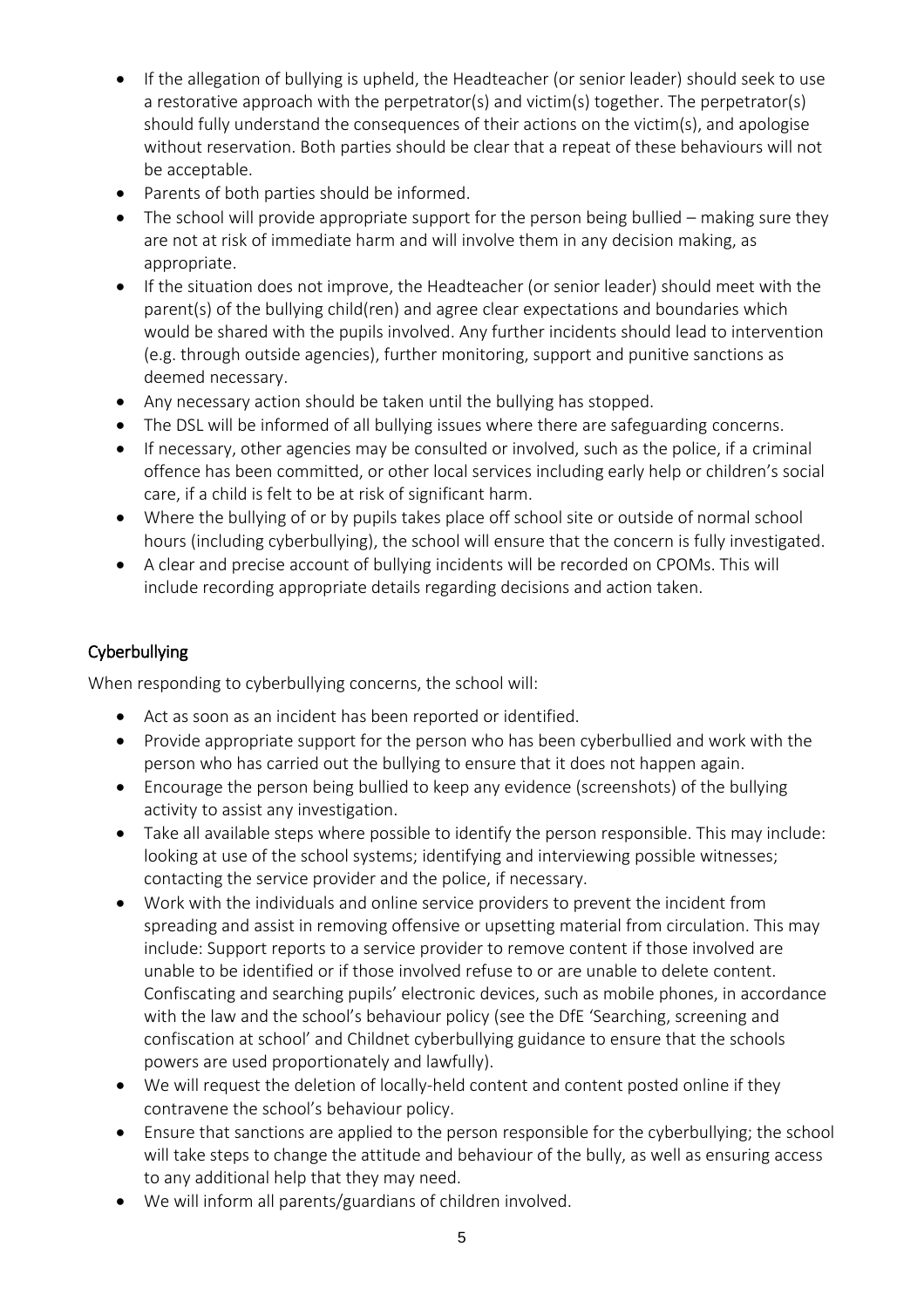- Inform the police if a criminal offence has been committed.
- Provide information to staff and pupils regarding steps they can take to protect themselves online. This may include: advising those targeted not to retaliate or reply; providing advice on blocking or removing people from contact lists; helping those involved to think carefully about what private information they may have in the public domain.

# Supporting pupils

Pupils who have been bullied will be supported by:

- Reassuring the pupil and providing continuous pastoral support.
- Offering an immediate opportunity to discuss the experience with their teacher, a member of SLT, or a member of the safeguarding team.
- Being advised to keep a record of the bullying as evidence and discuss how respond to concerns and build resilience as appropriate.
- Working towards restoring self-esteem and confidence.
- Providing ongoing support; this may include: working and speaking with staff, offering formal counselling, engaging with parents and carers.

Pupils who have perpetrated bullying will be helped by:

- Discussing what happened, establishing the concern and the need to change.
- Informing parents/carers to help change the attitude and behaviour of the child. This will often be a meeting in school or a phone meeting.
- Providing appropriate education and support regarding their behaviour or actions.
- If online, requesting that content be removed and reporting accounts/content to service provider.
- Sanctioning, in line with school behaviour/discipline policy; this may include official warnings, detentions, removal of privileges (including online access when encountering cyberbullying concerns), and fixed-term or permanent exclusions. Often this will result in the child being put on 'report'. They will be given specific objectives to work towards and meet daily with a member of the SLT. Restorative conversations will take place to discuss strategies for dealing with specific situations and to support change in behaviour.
- Where necessary, working with the wider community and local/national organisations to provide further or specialist advice and guidance; this may include involvement from the Police or referrals to Early Help, Specialist Children's Services, or the Children and Young People's Mental Health Service (CYPMHS).

## Supporting adults

Our school takes measures to prevent and tackle bullying among pupils; however, it is equally important to recognise that bullying of adults, including staff and parents, whether by pupils, parents or other staff members, is unacceptable. (see schools Whistleblowing policy)

Bullying is defined as; "behaviour by an individual or a group, repeated over time that intentionally hurts another individual either physically or emotionally". (DfE "Preventing and Tackling Bullying", July 2017)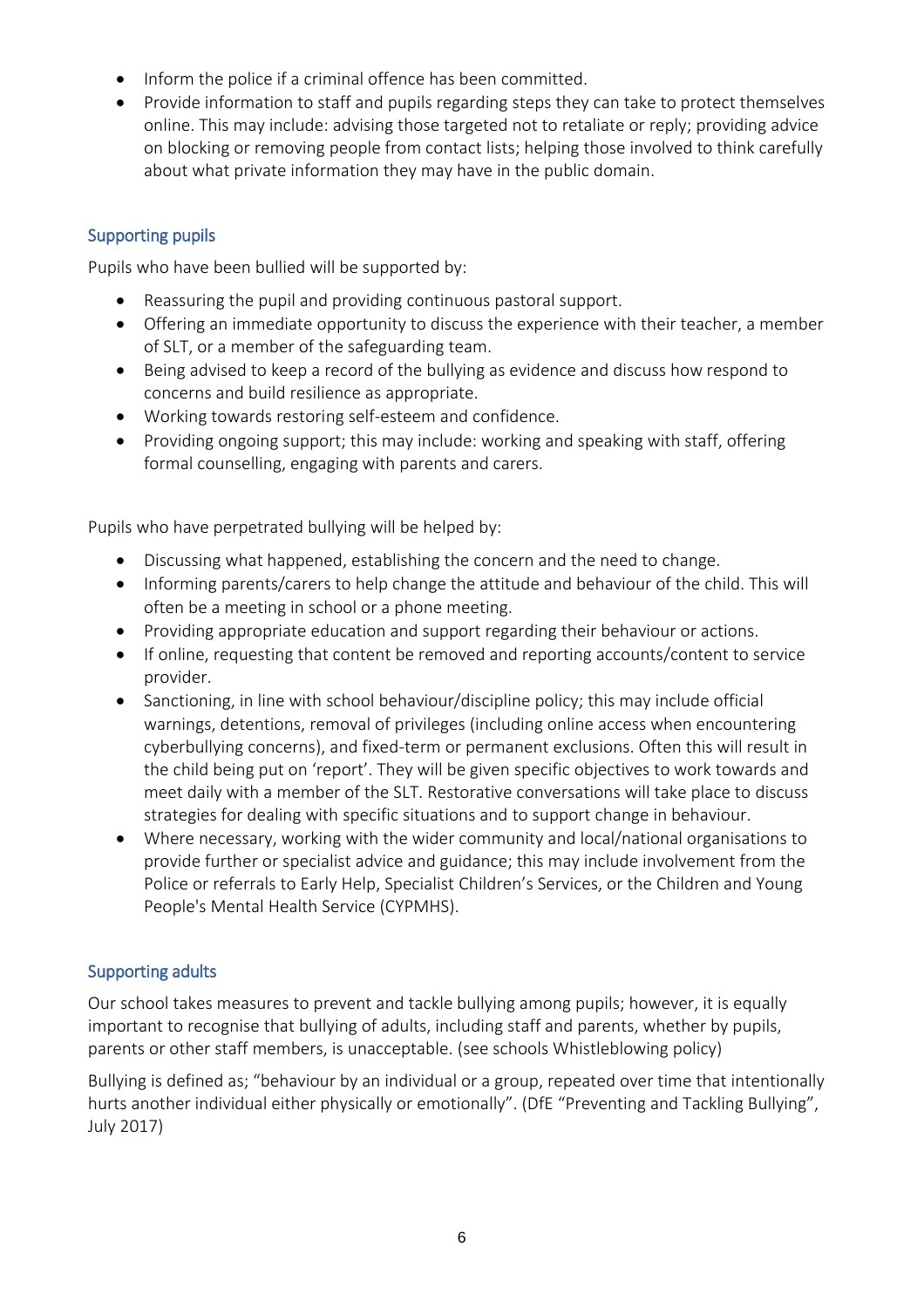Adults who have been bullied or affected will be supported by:

- Offering an immediate opportunity to discuss the concern with the designated safeguarding lead, a member of SLT and/or the Headteacher.
- Advising them to keep a record of the bullying as evidence and discuss how to respond to concerns and build resilience, as appropriate.
- Where the bullying takes place off school site or outside of normal school hours (including online), the school will still investigate the concern and ensure that appropriate action is taken in accordance with the schools' behaviour and discipline policy.
- Where the bullying has occurred online; report offensive or upsetting content, contact service providers where necessary.
- Reassuring and offering appropriate support.
- Working with the wider community and local/national organisations to provide further or specialist advice and guidance.

Adults who have perpetrated the bullying will be helped by:

- Discussing what happened with a member of SLT/or the Headteacher to establish the concern.
- Establishing whether a legitimate grievance or concern has been raised and signposting to the school's official complaints procedures.
- If online, requesting that content be removed.
- Instigating disciplinary, civil or legal action as appropriate or required.

## Preventing bullying

#### Environment

The whole school community will:

- Create and support an inclusive environment which promotes a culture of mutual respect, consideration and care for others, which will be upheld by all.
- Recognise that bullying can be perpetrated or experienced by any member of the community, including adults and children (peer on peer abuse).
- Recognises the potential for children with SEN and disabilities to be disproportionally impacted by bullying and will implement additional pastoral support as required.
- Openly discuss differences between people that could motivate bullying, such as: children with different family situations, such as looked after children or those with caring responsibilities, religion, ethnicity, disability, gender, sexuality or appearance related difference.
- Challenge practice and language (including 'banter') which does not uphold the school values of tolerance, non-discrimination and respect towards others.
- Be encouraged to use technology, especially mobile phones and social media, positively and responsibly.
- Work with staff, the wider community and outside agencies to prevent and tackle concerns including all forms of prejudice-driven bullying.
- Actively create "safe spaces" for vulnerable children.
- Celebrate success and achievements to promote and build a positive school ethos.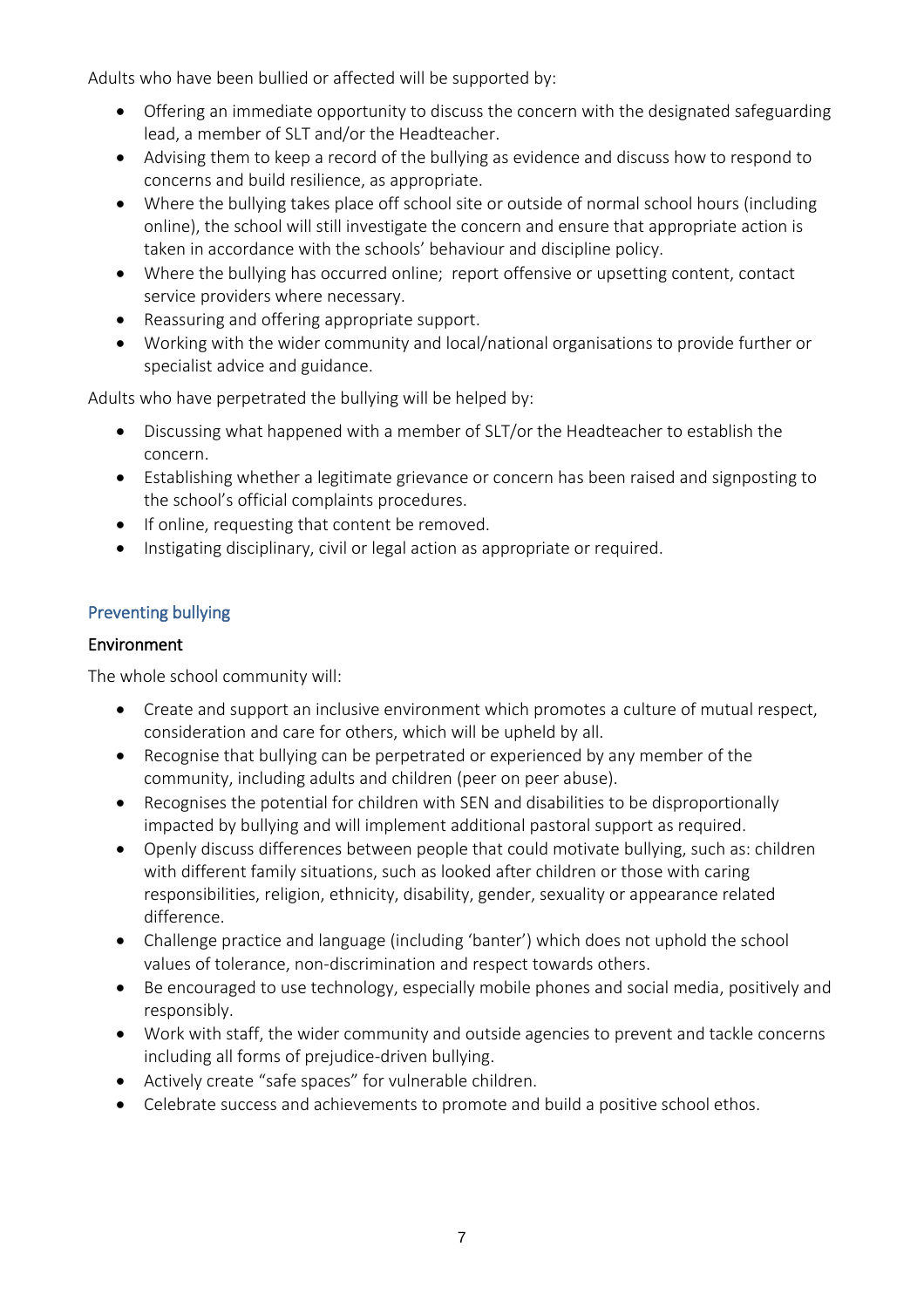# Policy and Support

The whole school community will:

- Provide a range of approaches for pupils, staff and parents/carers to access support and report concerns.
- Regularly update and evaluate our practice to consider the developments of technology and provide up-to-date advice and education to all members of the community regarding positive online behaviour.
- Take appropriate, proportionate and reasonable action, in line with existing school policies, for any bullying brought to the school's attention, which involves or effects pupils, even when they are not on school premises; for example, when using school transport or online, etc.
- Implement appropriate disciplinary sanctions; the consequences of bullying will reflect the seriousness of the incident, so that others see that bullying is unacceptable.
- Use a variety of techniques to resolve the issues between those who bully, and those who have been bullied.

# Education and Training

The school community will:

- Train all staff, including: teaching staff, support staff (e.g. administration staff, lunchtime support staff and site support staff) and pastoral staff, to identify all forms of bullying and take appropriate action, following the school's policy and procedures, including recording and reporting incidents.
- Consider a range of opportunities and approaches for addressing bullying throughout the curriculum and other activities, such as: through displays, assemblies, peer support, the school/student council, etc.
- Ensure anti-bullying has a high profile throughout the year, reinforced through key opportunities such as anti-bullying week
- Provide systematic opportunities to develop pupils' social and emotional skills, including building their resilience and self-esteem.

## Involvement of pupils

We will:

- Ensure that all children understand the school's approach and are clear about the part they play in preventing bullying. Pupils are taught to tell an adult in school if they are concerned that someone is being bullied.
- Regularly canvas children's views on the extent and nature of bullying.
- Ensure that all pupils know how to express worries and anxieties about bullying.
- Ensure that all pupils are aware of the range of sanctions which may be applied against those engaging in bullying.
- Involve pupils in anti-bullying campaigns in schools and embedded messages in the wider school curriculum.
- Utilise pupil voice in providing pupil led education and support
- Publicise the details of internal support, as well as external helplines and websites.
- Offer support to pupils who have been bullied and to those who are bullying to address the problems they have.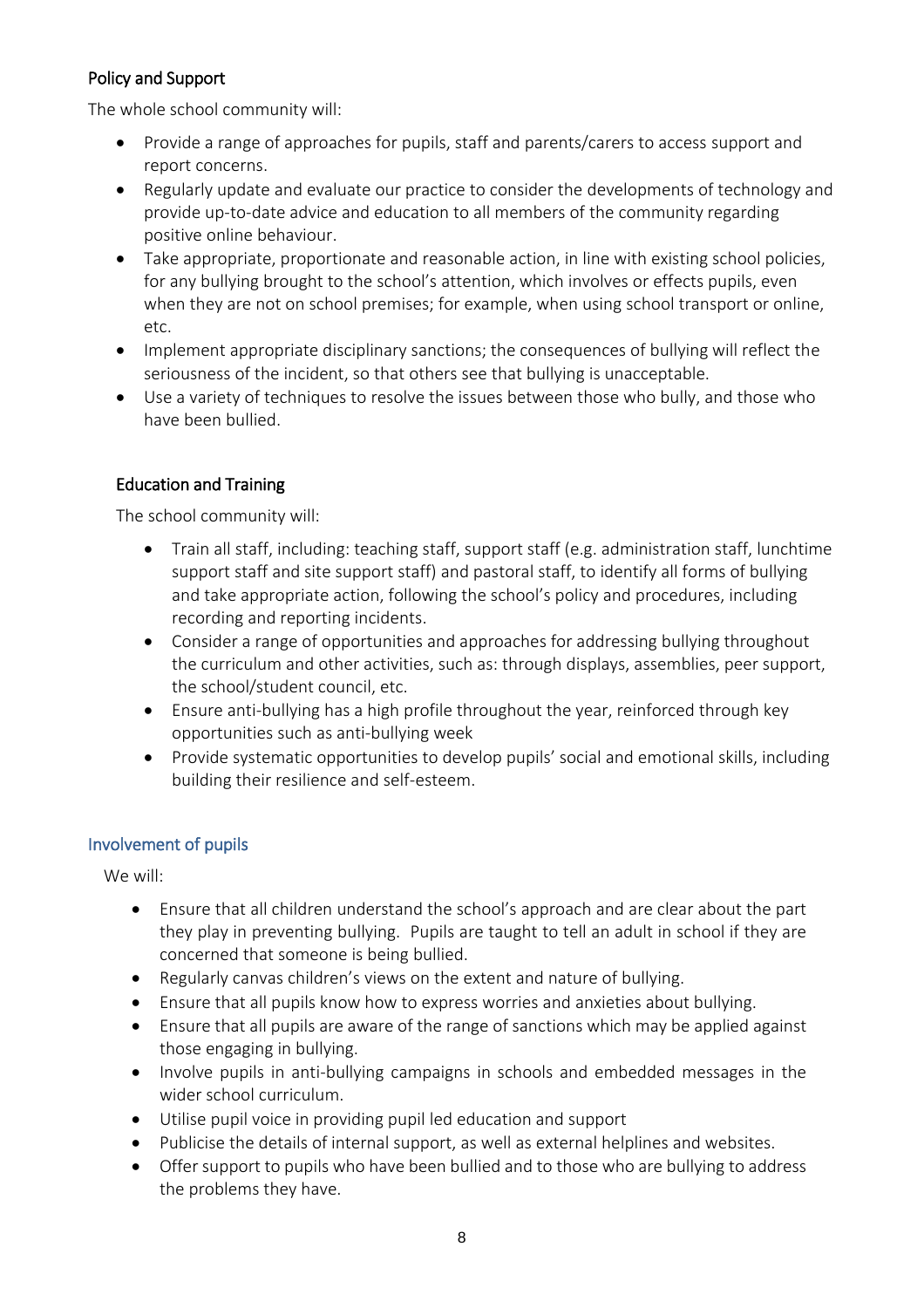#### Involvement and liaison with parents and carers

We will:

- Take steps to involve parents and carers to ensure they are aware that the school does not tolerate any form of bullying.
- Make sure that key information about bullying (including policies and named points of contact) is available to parents/carers in a variety of formats, including via the school website.
- Ensure all parents/carers know who to contact if they are worried about bullying and where to access independent advice.
- Work with all parents/carers and the local community to address issues beyond the school gates that give rise to bullying.
- Ensure that parents work with the school to role model positive behaviour for pupils, both on and offline.
- Ensure all parents/carers know about our complaints procedure and how to use it effectively, to raise concerns in an appropriate manner.

## Useful links and supporting organisations

- Anti-Bullying Alliance: www.anti-bullyingalliance.org.uk
- Childline: www.childline.org.uk
- Family Lives: www.familylives.org.uk
- Kidscape: www.kidscape.org.uk
- MindEd: www.minded.org.uk
- NSPCC: www.nspcc.org.uk
- The BIG Award: www.bullyinginterventiongroup.co.uk/index.php
- PSHE Association: www.pshe-association.org.uk
- Restorative Justice Council: www.restorativejustice.org.uk
- The Diana Award: www.diana-award.org.uk
- Victim Support: www.victimsupport.org.uk
- Young Minds: www.youngminds.org.uk
- Young Carers: www.youngcarers.net
- The Restorative Justice Council: www.restorativejustice.org.uk/restorativepracticeschools

## SEND

- Changing Faces: www.changingfaces.org.uk
- Mencap: www.mencap.org.uk
- National Autistic Society
- Anti-Bullying Alliance Cyberbullying and children and young people with SEN and disabilities:

www.cafamily.org.uk/media/750755/cyberbullying\_and\_send\_\_module\_final.pdf

 DfE: SEND code of practice: www.gov.uk/government/publications/send-codeofpractice-0-to-25

## Cyberbullying

- Childnet: www.childnet.com
- Internet Watch Foundation: www.iwf.org.uk
- Think U Know: www.thinkuknow.co.uk